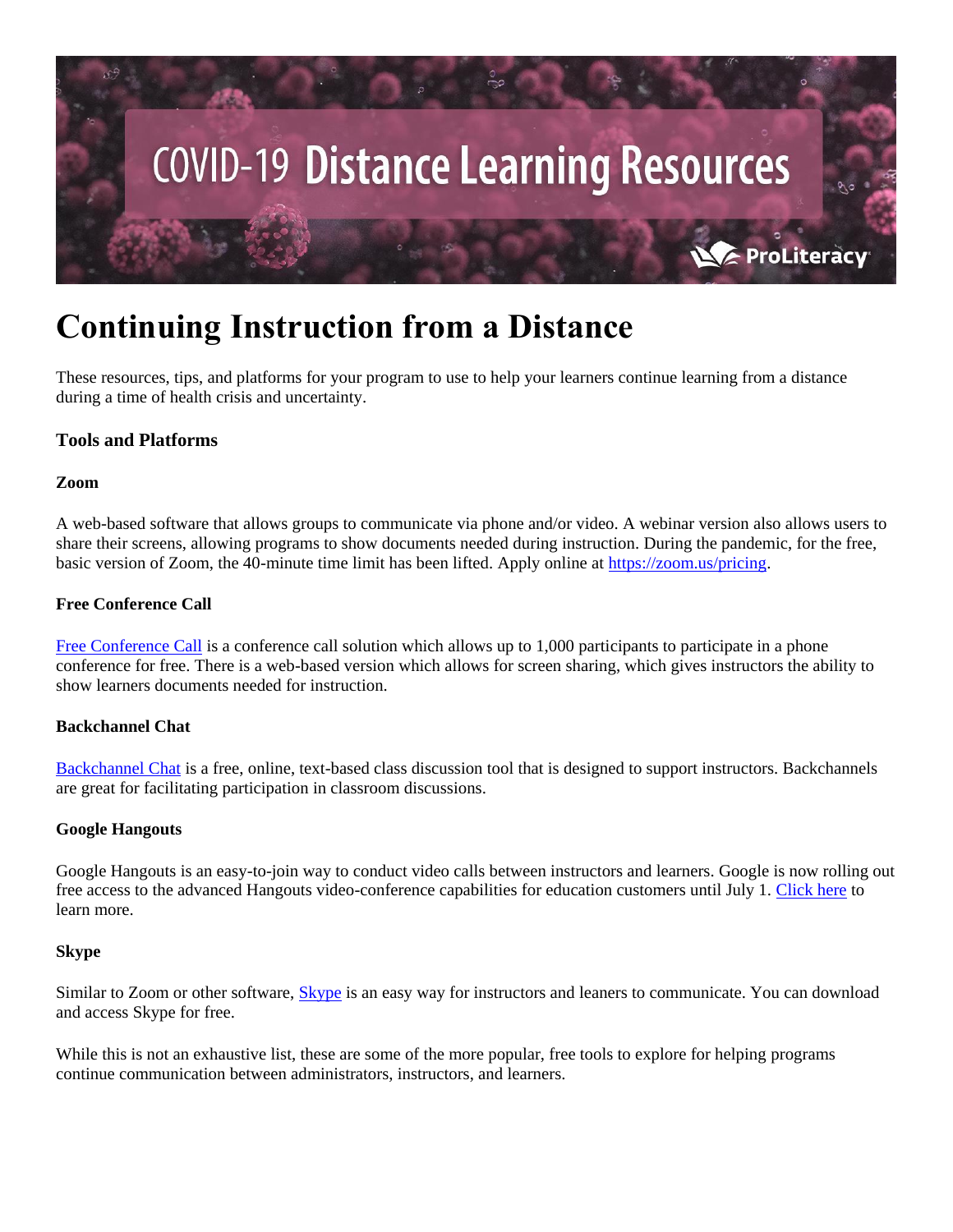# **Resources for Helping Learners Access the Internet**

**[EveryoneOn](https://www.everyoneon.org/)** offers broadband service to income-eligible families (for example, those that qualify for free or reduced school lunch, or who live in public housing) at a cost of around \$10-12 per month (varies from state-to-state). Some states also offer very low-cost laptops or desktops (\$100-200).

Several internet providers are offering discounts or free internet services during the time of the pandemic:

**Comcast** offers income-eligible families internet access at \$10-12 per month. However, they are now offering this lowcost service for free for the next 60 days. [internetessentials.com/](https://www.internetessentials.com/)

**AT&T** is waiving data overage fees to all customers so that families and students can stay connected during the pandemic. They will not terminate service of any customer over the next 60 days. All AT&T consumer home internet wireline customers, as well as Fixed Wireless Internet, can use unlimited internet data. Additionally, AT&T will continue to offer internet access for qualifying limited income households at \$10 a month through the Access from [AT&T program.](https://about.att.com/pages/COVID-19.html)

**Xfinity WiFi** hotspots across the country will be available to anyone who needs them for free—including non-Xfinity customers. For a map of Xfinity WiFi hotspots, [click here.](https://wifi.xfinity.com/)

**Verizon** is waiving late fees and committing to no discontinuation of service during the next 60 days. Visit [verizon.com/about/news/our-response-coronavirus](https://www.verizon.com/about/news/our-response-coronavirus) for information about Verizon's services during the pandemic.

## **Libraries**

Internet access in public libraries is also free. Of course, libraries are closing as well. Learners are able to use portable devices just outside libraries even when they are closed.

# **Digital Solutions Available for Continuing Instruction from a Distance**

# **From** [New Readers Press](https://www.newreaderspress.com/digital-solutions)**, ProLiteracy's Publishing Division:**

[New Readers Press Online Learning—](https://www.newreaderspress.com/digital-solutions)Free 90-day pilots available for online Pre-HSE, GED® test prep, and HiSET® exam prep courses to keep your learners on track to reach their HSE goals.

[Leamos™](https://www.proliteracy.org/What-We-Do/Leamos/How-Leamos-Works) (Let's Read)—A pre-ESL online literacy course that teaches non-literate Spanish-speaking adults to read and write and to prepare them for English language learning.

[Learning Upgrade—](https://www.newreaderspress.com/learning-upgrade)Free 4-month pilots available for an app that provides over 900 English and math CCRS-aligned lessons to help accelerate growth in literacy, ESL, ABE, and HSE classes. Special expansion packages available for providers with a current Learning Upgrade license.

*[News for You](https://www.newreaderspress.com/news-for-you-subscription)* Online—FREE access to a weekly publication for adult learners that uses current event articles and human interest stories to engage learners' interest while building skills in reading, comprehension, and vocabulary. Use the courtesy password **22667F** through April 30, 2020, to access *News for You* Online at <https://www.newreaderspress.com/news-for-you-online>. *News for You* Online includes a [Tips for Teachers](https://www.newreaderspress.com/teachers) section where instructors can find the video *How to Use News for You Online* and other helpful resources. There are several articles related to COVID-19 with more being added in the coming weeks.

[Voxy®—](https://www.newreaderspress.com/voxy)An ESL mobile learning platform that provides support for grammar, listening, reading, vocabulary, and writing. Additional features include navigational text in 14 languages, word banks, grammar guide, flashcards, and pronunciation practice.

For more information on any of the above solutions, please contact your local New Readers Press sales representative or Customer Service at (800) 448-8878.